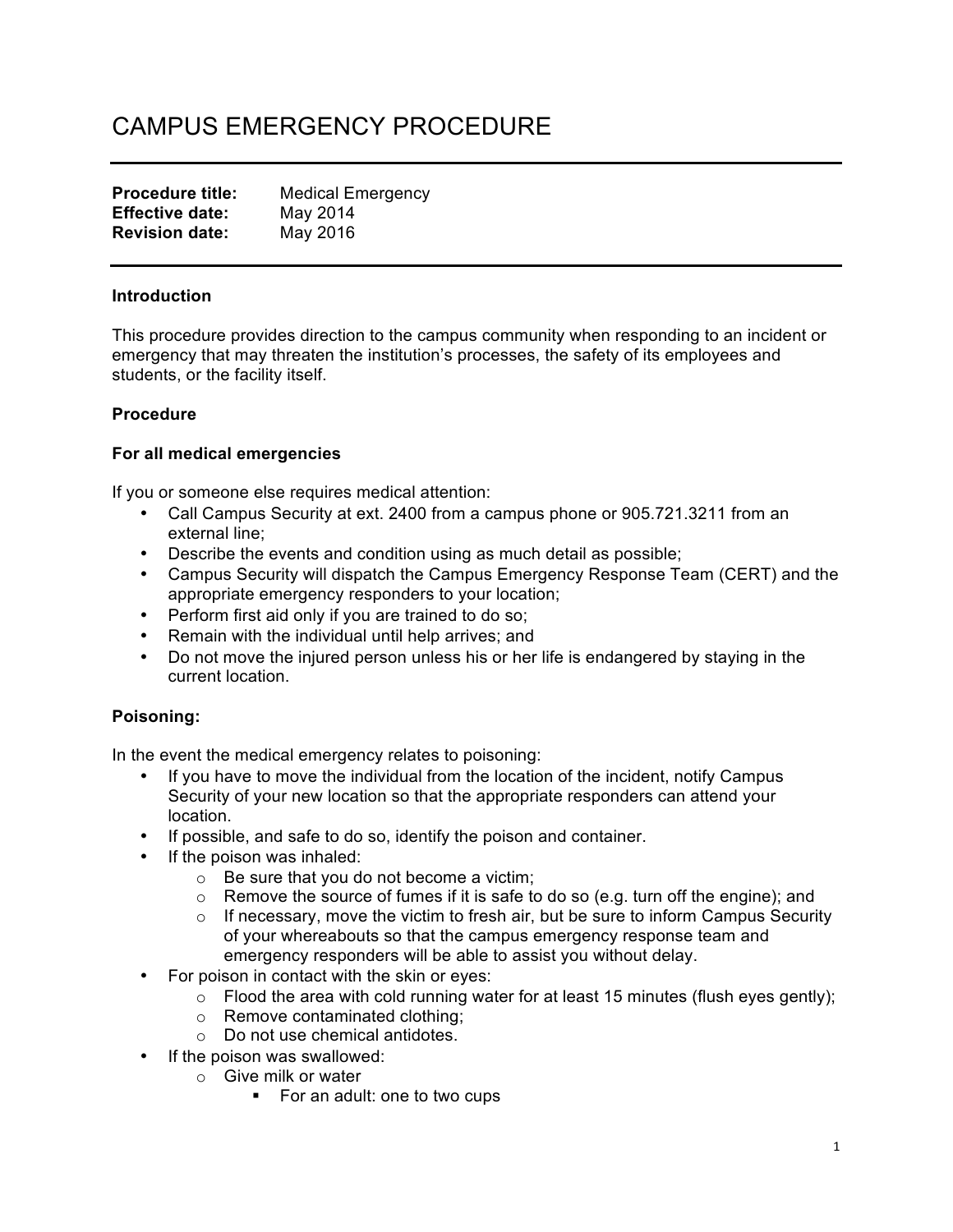- For a child: half to one cup
- $\circ$  Only induce vomiting on the advice of health officials;
- $\circ$  To avoid inhalation of vomit, place victims head lower than body;
- o If poison is hydrocarbon or corrosive, do not induce vomiting, but do give milk or water.

## **Seizure:**

In the event the medical emergency is a seizure:

- Call Campus Security at ext. 2400 or 905.721.3211;
- Describe the events and condition of the individual using as much detail as possible;
- Do not attempt to stop the seizure you can't;
- Remove hazards in the vicinity clear objects out of the way so that the victim does not injure him or herself;
- Do not put anything in the victim's mouth;
- A seizure may last from 20 seconds to two minutes;
- When the seizure is over, turn the victim on her or his side, provide a pillow for his or her head, and allow him or her to rest.

## **Heart attack:**

In the event the medical emergency is a heart attack:

- Be aware that the warning signals of a heart attack include:
	- $\circ$  Feeling of heavy pressure or squeezing pain in chest, arms or jaws;
	- o Shortness of breath, pale skin, sweating and weakness;
	- o Nausea and vomiting;
	- o Abdominal discomfort with indigestion and belching;
	- o Apprehension, fright, or denial of impending heart attack.
- When you suspect a heart attack:
	- o Call Campus Security at ext. 2400 or 905.721.3211;
	- $\circ$  Describe the events and condition of the individual using as much detail as possible;
	- $\circ$  Help the victim to rest, sitting or lying in a most comfortable position;
	- $\circ$  Assist the victim to take the dose of medication prescribed for their condition (if applicable);
	- o Loosen collars, belts, and other tight clothing; and
	- o Keep victim quiet, but avoid physical restraint.
- If necessary, use the defibrillators located in every major building on campus. Their locations are marked by red signs posted throughout the campus.

## **In the event of an injury:**

In the event an injury occurs, please contact your immediate supervisor to inform him or her of the incident. Next, you or your supervisor must fill out an Accident/Incident Report Form.

For Durham College employees, the form can be located on the employee intranet, ICE, under Forms, then Human Resources, and Accident, Injury. For more information, please refer to the Durham College Accident Reporting Procedure (EMPL-301.1), also located on ICE.